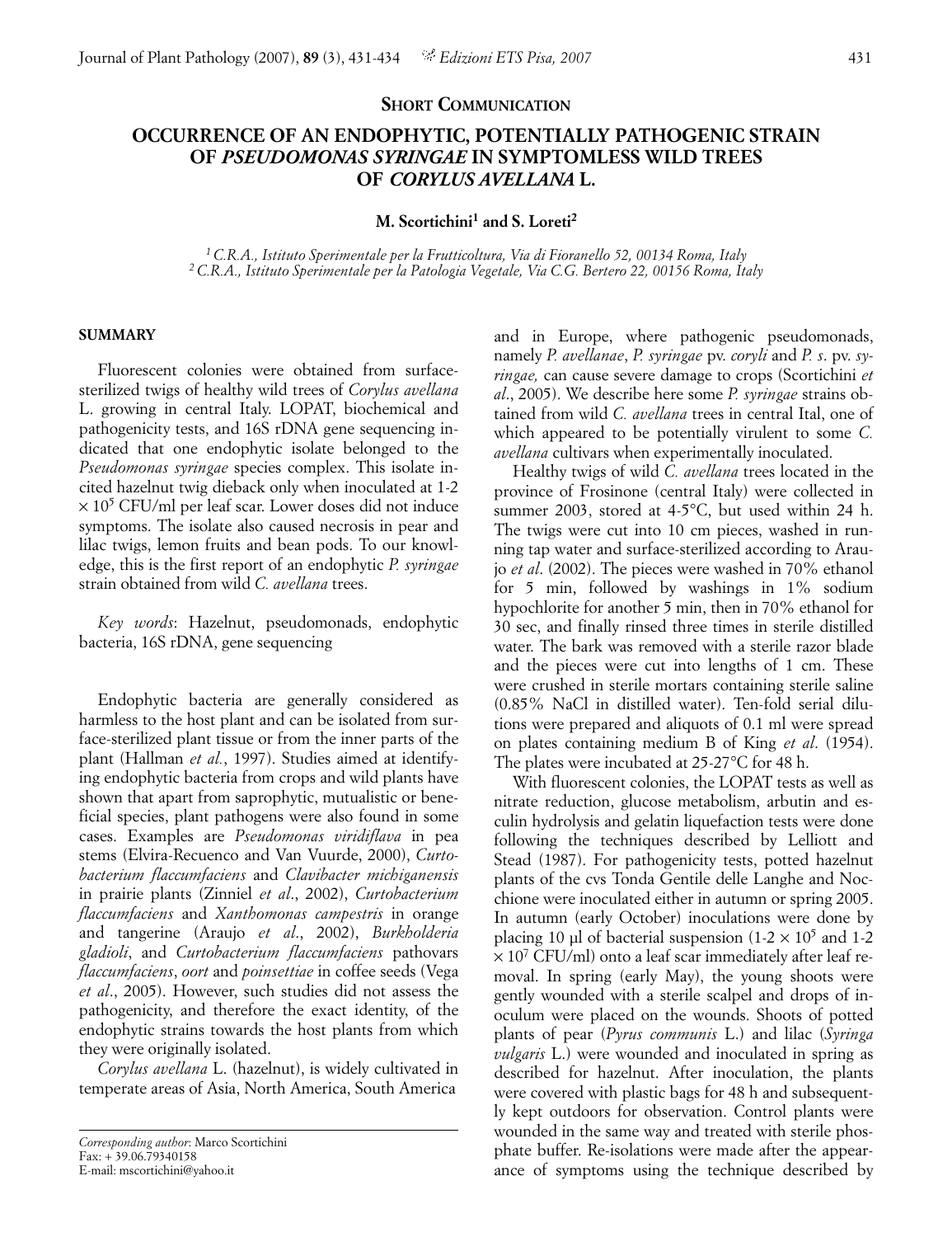

**Fig. 1.** Repetitive-sequence PCR fingerprinting using ERIC primer sets of endophytic pseudomonads isolated from healthy, wild *Corylus avellana* L. trees belonging to LOPAT group Ia (lanes 1 to 7) compared with *Pseudomonas syringae* pv. *coryli* NCPPB 4273 and ISF 598 (lanes 8 and 9 respectively), and *P. avellanae* BPIC 631 and ISPaVe 2059 (lanes 10 and 11, respectively). M: molecular size marker, 1-kb ladder (Gibco-BRL). *P. syringae* ISF FR1 pattern is shown in lane 4.

Scortichini *et al*. (2002). Lemon fruits and bean pods were also inoculated with the same isolates and doses. Lemon [(*Citrus limon* (L.) Burn.] fruits and bean (*Phaseolus vulgaris* L.) pods were surface-sterilised with 0.5% sodium hypochlorite, rinsed with sterile distilled water and inoculated by wounding the epidermis with a sterile syringe and placing 10-20 µl of the bacterial suspension at the same dose as above. After inoculation, the fruits and pods were placed in a humid chamber for 48 h at room temperature. Lemon fruits inoculated with *P. syringae* pv. *syringae* NCPPB 3869 were used as positive control. Fruits and pods treated with sterile distilled water were used as negative control.

The repetitive-sequence PCR genomic fingerprinting method of Louws *et al.* (1994) was used with ERIC primer sets (Primm, Milano, Italy) used to compare the endophytic pseudomonads with *P. avellanae* BPIC 631 and ISPaVe 2059 and with *P. s*. pv. *coryli* NCPPB 4273 and ISPaVe 598. DNA preparations were obtained as described by Scortichini *et al*. (2002). The thermal cycling procedure was that of Louws *et al.* (1994). PCR products were separated by gel electrophoresis on 15% agarose gels, stained with ethidium bromide, visualized with a Spectroline UV transilluminator (Spectronic Corporation, Westburg, NY, USA) and photographed with Polaroid type 55 film. PCR was done in duplicate.

The entire 16S rDNA gene of isolate ISF FR1 was sequenced. A loopful of pure culture, grown on NSA at 25-27°C for 24 h, was suspended in 0.5 ml of sterile reagent-grade water (Millipore Corp., Billerica, MS, USA) and placed in boiling water for 10 min to obtain a lysed cell suspension for use as PCR template.

To amplify the 16S rDNA, the primers P0 (5'- GAGAGTTTGATCCTGGCTCAG-3') and P6 (5'- CTACGGCTACCTTGTTACGA-3') (Grifoni *et al*., 1995) were used. PCR conditions, purification of amplicons and sequencing were done as described by Scortichini *et al.* (2005).

Multiple alignment of 16S rDNA sequences were performed using the ClustalW algorithm (Higgins and Sharp, 1998). Cluster analysis was conducted using MEGA, version 3.1 (Kumar *et al*., 2004) software and computed using the Kimura 2-parameter model (Kimura, 1980) and the neighbour-joining (NJ) clustering algorithm (Saitou and Nei, 1987). Bootstrap analysis was performed to estimate the significance level of the NJ tree internal branches (Hedges, 1992). The 16S rDNA gene sequence of isolate ISF FR1 was compared with those of other *Pseudomonas* spp. and *P. syringae* pathovars using GenBank accessions.

Medium B of King *et al*. (1954) gave fluorescent colonies from the surface-sterilized hazelnut twigs. Fifteen isolates were recovered and LOPAT tests showed that seven of them belonged to group Ia: levan-positve, oxidase-negative, potato soft rot-negative, arginine dehydrolase-negative, tobacco hypersensitivity-positive. In addition, these isolates oxidatively metabolised glucose, hydrolized arbutin and esculin and liquefied gelatin but did not reduce nitrates. Based on these results, the seven pseudomonads could provisioonally be identified as *P. syringae*. The pathogenicity tests carried out on hazelnut showed that, among the seven LOPAT group Ia isolates, only ISF FR1 was able to induce wilting of the twigs (autumn inoculation) and necrosis around the inoculation site (spring inoculation). However, twig wilting and necrosis were observed only when the highest dose of inoculum (i.e.  $1-2 \times 10^5$  CFU/ml per leaf scar) was used. Re-isolations yielded colonies showing the same biochemical and rep-PCR patterns as ISF FR1. None of the other isolates incited symptoms. The control plants showed no sign of infection. ISF FR1 was the sole isolate able to incite enlarging necrotic lesion at a dose of 107 CFU/ml on lilac and pear twigs as well as on lemon fruits and bean pods.

Repetitive-sequence PCR using ERIC primers distinguished the isolates obtained from wild hazelnut from both *P. avellanae* and *P. s*. pv. *coryli*. Moreover, each of the seven isolates showed different band patterns (Fig. 1). The 16S rDNA gene sequence of ISF FR1 was deposited in GenBank with accession n. AM495723. Cluster analysis performed with 16S rDNA gene sequences and the NJ algorithm showed that the endophytic, potentially pathogenic isolate is similar to some phytopathogenic pseudomonads. In fact, it was similar to some *P. syringae* pathovars, namely, *syringae*, *coryli*, *mori*, *glycinea*, *broussonetiae* and *P. ficuserectae* (Fig. 2). The data obtained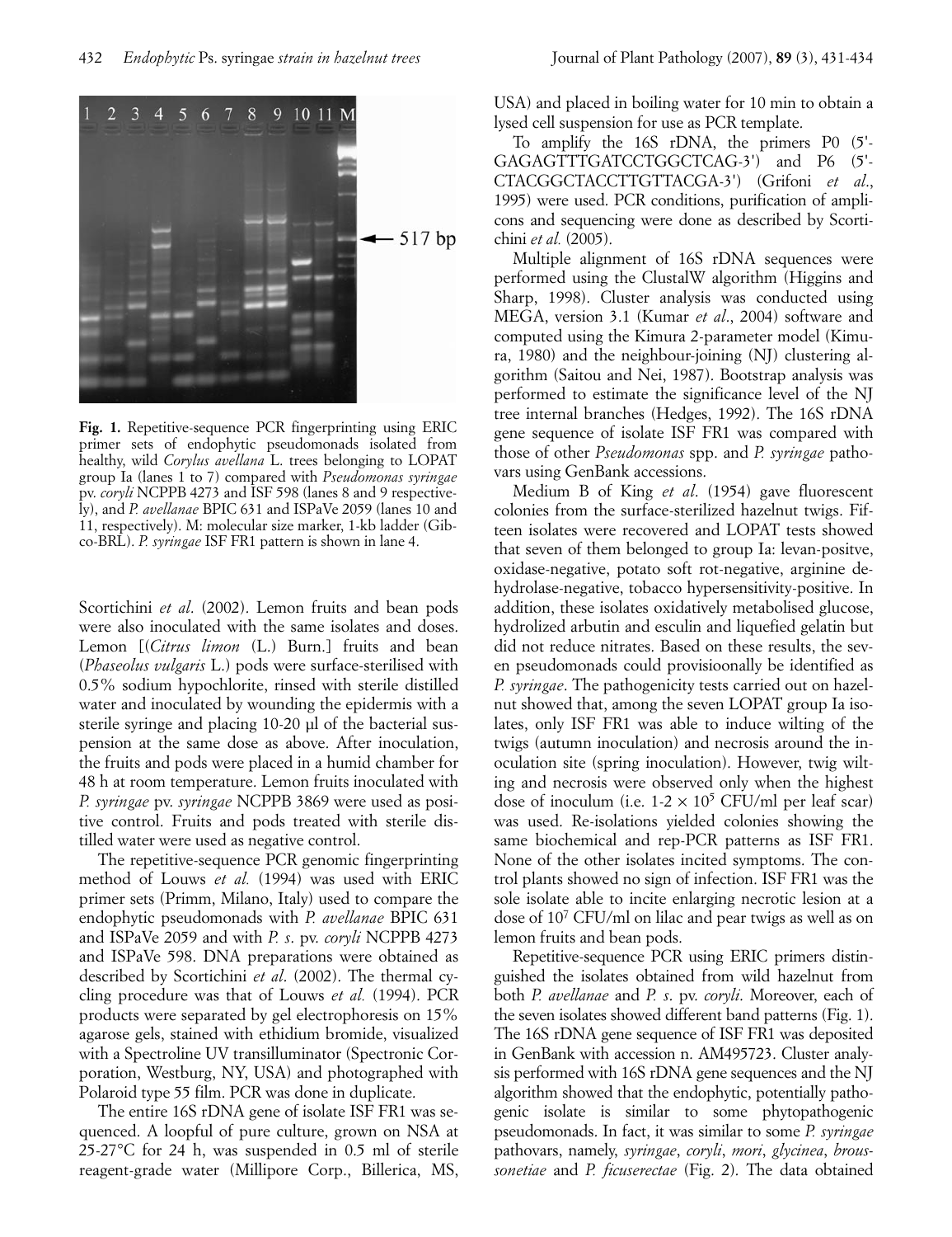

**Fig. 2.** Dendrogram based on 16S rDNA gene sequences of endophytic *Pseudomonas syringae* ISF FR1, *P. syringae* pathovars and *Pseudomonas* spp. obtained with neighbor-joining algorithm. Estimated distances were based on Kimura's two parameters. Horizontal distances are proportioned to phylogenetic distances expressed in substitutions per 100 sites. The scale bar represents the number of substitutions in each sequence. Bootstrap values (1,000 replicates) are also shown.